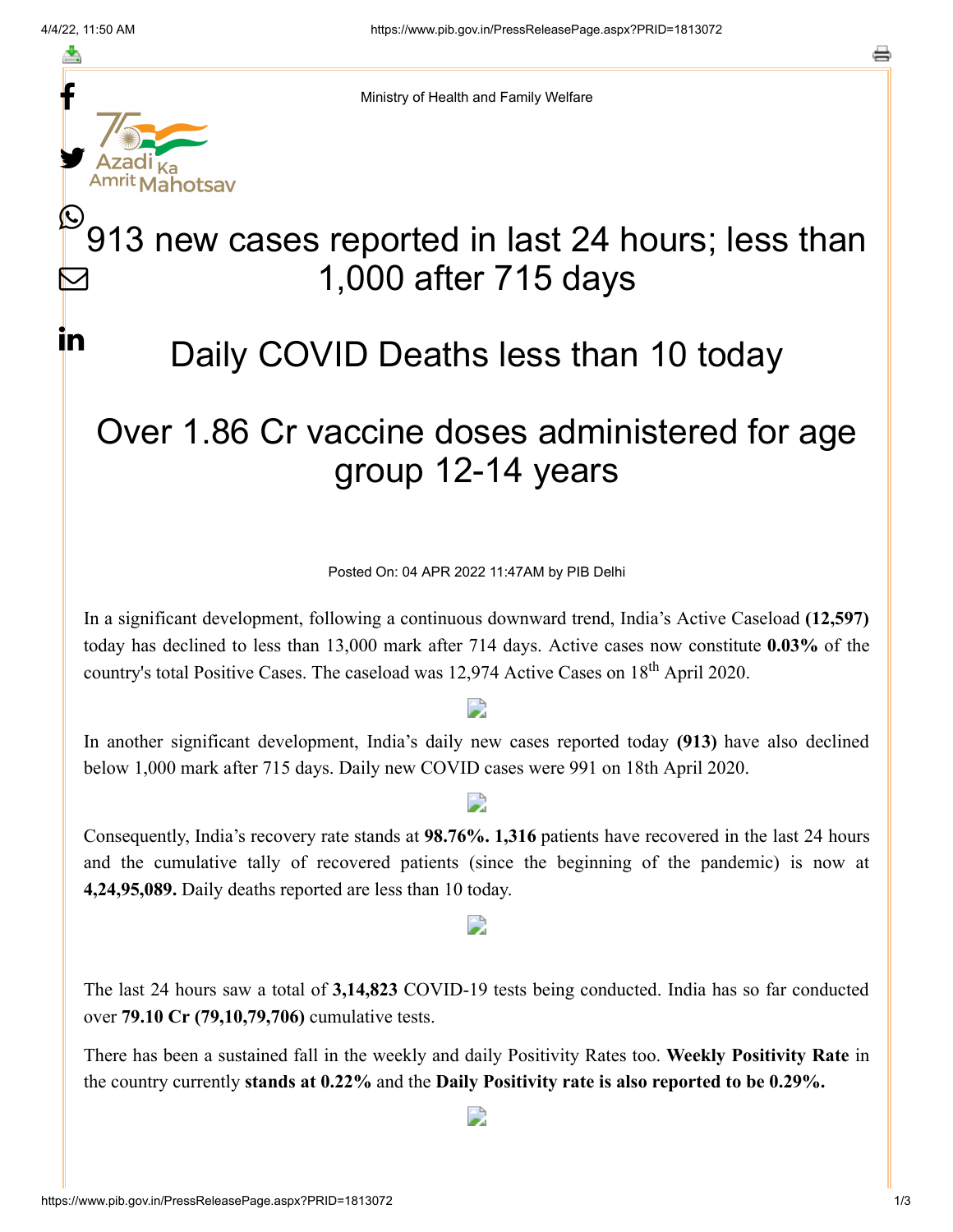$\mathbf{C}$ 

M

India's COVID-19 vaccination coverage has exceeded **184.70 Cr (1,84,70,83,279)** as per provisional reports till 7 am today. This has been achieved through 2,21,87,532 sessions. f

COVID-19 vaccination for the age group 12-14 years was started on 16 March, 2022. So far, more than 1.86 Cr **(1,86,39,260)** adolescents have been administered with the first dose of COVID-19 vaccine.

The break-up of the cumulative figure as per the provisional report till 7 am today include:

| <b>HCWs</b>           | $1st$ Dose             | 10403809  |
|-----------------------|------------------------|-----------|
|                       | $2nd$ Dose             | 10001647  |
|                       | <b>Precaution Dose</b> | 4483046   |
| <b>FLWs</b>           | 1 <sup>st</sup> Dose   | 18413439  |
|                       | $2nd$ Dose             | 17513757  |
|                       | <b>Precaution Dose</b> | 6915586   |
| Age Group 12-14 years | $1st$ Dose             | 18639260  |
| Age Group 15-18 years | 1 <sup>st</sup> Dose   | 57333277  |
|                       | $2nd$ Dose             | 38548306  |
| Age Group 18-44 years | $1st$ Dose             | 554759695 |
|                       | $2nd$ Dose             | 467231694 |
| Age Group 45-59 years | $1st$ Dose             | 202775699 |
|                       | 2 <sup>nd</sup> Dose   | 185636455 |
| Over 60 years         | $1st$ Dose             | 126757912 |